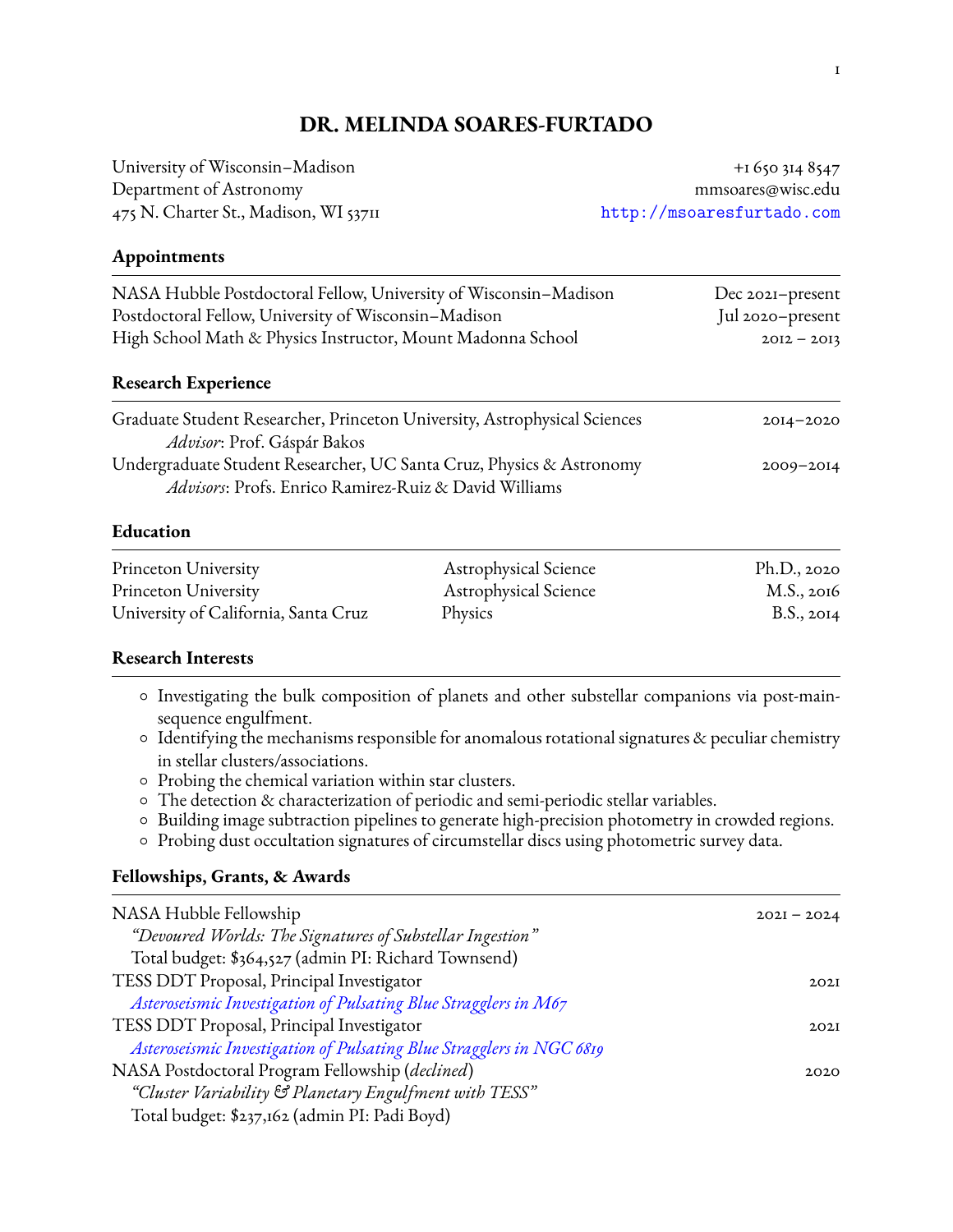| First Place Poster, Kepler & K2 Science Conference V                           | 2019          |
|--------------------------------------------------------------------------------|---------------|
| National Science Foundation Graduate Research Fellowship                       | $2015 - 2018$ |
| "The Impact of Millisecond Pulsars on the Intracluster Environment"            |               |
| Total budget: \$102,000                                                        |               |
| TESS Cycle I Guest Investigator Program, Co-Investigator                       | 2018          |
| Difference Imaging of Star Clusters at Low Galactic Latitude                   |               |
| Total budget: \$200,000 (PI: J. Hartman)                                       |               |
| Exhibition Selection (permanent feature), Art of Science, Princeton University | 2017          |
| Kenneth & Ann Thimann Scholarship, UCSC                                        | 2014          |
| SLUG Fellowship, UCSC                                                          | 2013          |
| Lamat Fellowship, UCSC                                                         | 2013          |
| First Place Oral presentation, AAAS National ERN Conference                    | 2012          |
| Steven Chu Award for Undergraduate Research, APS Annual Conference             | 2OII          |
| Ron Ruby Memorial Scholarship for Teaching Excellence, UCSC                    | 2010          |
| Campus Merit Scholarship, UCSC                                                 | 2010          |
| Regents Scholarship, UCSC                                                      | $2008 - 2010$ |
|                                                                                |               |

# PUBLICATIONS

*\* Mentored students are underlined*

- **18. Soares-Furtado, M.**; Hartman, J. D.; Kuenzi, R.; Vanderburg, A.; Mathieu, R.*A Catalog of Periodic Variables in NGC 6819*, currently in prep with plans for submission to the Astrophysical Journal by 08/2022.
- **17. Soares-Furtado, M.**; Hartman, J. D.; McClure, R.; Vanderburg, A.; Mathieu, R. *Image-Subtracted Light Curves for the NGC 6791 and NGC 6819 Open Clusters*, currently in prep with plans for submission to the Astrophysical Journal by 08/2022.
- **16. Soares-Furtado, M.**; Limbach, M.; Vanderburg, A.; Mann, A.; Cody, A.M.; Rosen, A.; Hensley, B.; Jackson, B.; Kounkel, M.; Kraus, A.; Vos, J.; Heller, R.; Kipping, D.; Robberto, M.; Townsend, R. *The TEMPO Survey II: Predicting Yields of Transiting Moons, Planets and Satellites from a 30-day Survey of Orion with the Roman Space Telescope*, currently in prep with plans for submission to the Publications of the Astronomical Society of the Pacific by 07/2022.
- **15.** Limbach, M.; **Soares-Furtado, M.**; Vanderburg, A.; Mann, A.; Cody, A. M.; Rosen, A.; Hensley, B.; Jackson, B.; Kounkel, M.; Kraus, A.; Vos, J.; Heller, R.; Kipping, D.; Robberto, M.; Townsend, R. *The TEMPO Survey I: Predicting Yields of Transiting Moons, Planets and Satellites from a 30-day Survey of Orion with the Roman Space Telescope*, currently in prep with plans for submission to the Publications of the Astronomical Society of the Pacific by 06/2022.
- **14.** Limbach, M.; Vanderburg,A.; Stevenson,K.; Blouin, S.; Morley, C.;Lustig-Yaeger, J.; **Soares-Furtado, M.**; Janson, M.; *A New Method for Finding Nearby White Dwarf Exoplanets and Detecting Biosignatures*, currently in prep with plans for submission to the Astrophysical Journal by 06/2022.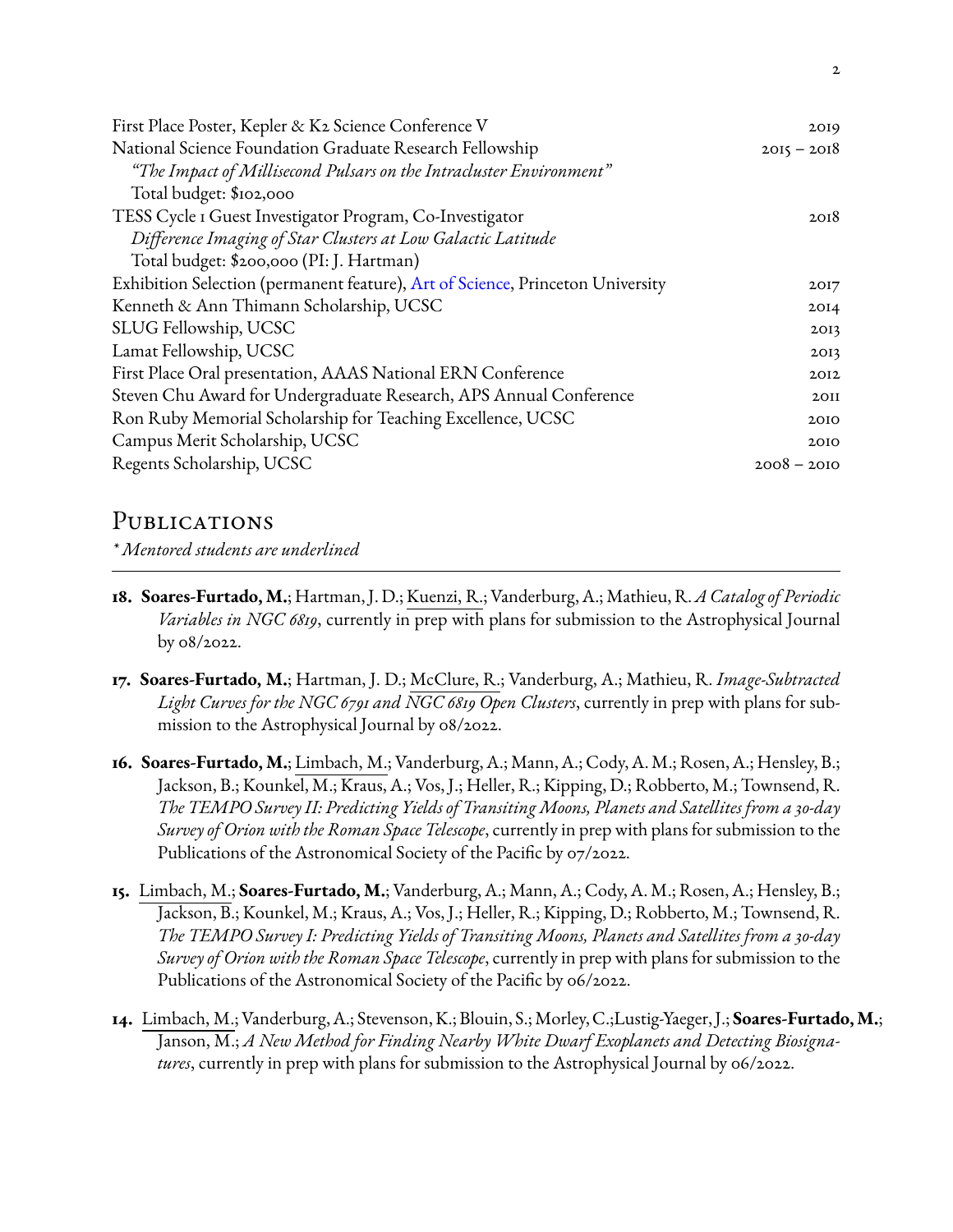- **13.** Tayar, J.; Moyano, F.; **Soares-Furtado, M.**; Escorza, A.; Joyce, M.; Martell, S.; Garcia, R.; Breton, S.; Mathis, S.; Mathur, S.; Delsanti, V.; Kiefer, S.; Bowman, D.; Van Reeth, T.; Shetye, S.; Daniel, D.; Christine, C.; Hedlund, S. *Spinning up the Surface: Evidence for Planetary Engulfment or Unexpected Angular Momentum Transport*, currently in prep with plans for submission to the Astrophysical Journal by 06/2022.
- **12.** Vigna-Gómez, V.; Liu, B.; Aguilera-Dena, D..; Grishin, E.; Ramirez-Ruiz, E.; **Soares-Furtado, M.**; *Mergers Prompted by DynamicalResonancesin Compact,Multiple-Star Systems: a Stellar-Reduction Case for the Massive Triple TIC 470710327*, submitted to the Monthly Notices of the Royal Astronomical Society in 04/2022
- **11.** Yarza, R.; Razo-López, N.; Murguia-Berthier,A.; Wallace Everson, R.; MacLeod,M.; **Soares-Furtado, M.**; Lee, D.; Ramirez-Ruiz, E. *Hydrodynamics and Survivability During Post-Main-Sequence Planetary Engulfment*, submitted to the Astrophysical Journal in 03/2022, [arXiv:2203.11227](https://arxiv.org/abs/2203.11227v1)
- **10.** Capistrant, B.; **Soares-Furtado, M.**; Rappaport, S.; Vanderburg, A. *A Population of Dipper Stars from the Transiting Exoplanet Survey Satellite Mission*, submitted to the Astrophysical Journal Supplement in 12/2021.
- **9.** Grunblatt, S.; Saunders, N; Sun, M.; Thaddeus, K.; Huber D.; Chontos, A.; **Soares-Furtado, M.**; Eisner, N.; Pereira, F.; Collins, K.; Quinn, S.; Tronsgaard, R.; Zhou, G.; Nowak, G.; Ciardi, D.; Howard, A.; Buchhave, L.; Ricker, G.; Jenkins, J.; Latham, D.; Seager, S.; Vanderspek, R.; Winn, J. *Planets Orbiting Evolved TESS Stars (POETS) II: The Hottest Jupiters Orbiting Evolved Stars*, in press with the Astrophysical Journal, [arXiv:2201.04140](https://arxiv.org/abs/2201.04140)
- **8. Soares-Furtado, M.**, Cantiello, M.; MacLeod, M.; Ness, M. *Lithium Enrichment Signatures of Planetary Engulfment Events in Evolved Stars*, 2021, the Astrophysical Journal, Volume 162, Issue 6, [arXiv:2002.05275](https://arxiv.org/abs/2002.05275)
- **7. Soares-Furtado, M.**; Hartman, J. D.; Bhatti, W.; Bouma, L. G.; Barna, T.; Bakos, G.Á. *A Catalog of Periodic Variablesin Open ClustersM35 & NGC 2158*, 2020, the Astrophysical Journal Supplement, Volume 246, Issue 1, id.15, [arXiv:1911.00832](https://arxiv.org/abs/1911.00832)
- **6.** Naiman, J.; **Soares-Furtado, M.**; Ramirez-Ruiz, E.*ModelingGas EvacuationMechanismsin present-Day Globular Clusters: Stellar Winds from Evolved Stars & Pulsar Heating*, 2019, Monthly Notices of the Royal Astronomical Society, Volume 491, Issue 4, p.4602-4614, [arXiv:1310.8301](https://arxiv.org/abs/1310.8301)
- **5.** Rappaport, S.; Zhou, G.; Vanderburg, A.; Mann, A.; Kristiansen, M. H.; Oláh, K.; Jacobs, T. L.; Newton, E.; Omohundro, M. R.; LaCourse, D.; Schwengeler, H. M.; Terentev, I. A.; Latham, D. W.; Bieryla, A.; **Soares-Furtado, M**.; Bouma, L. G.; Ireland, M. J.; Irwin, J. *Deep Long Asymmetric Occultation in EPIC 204376071*, 2019, Monthly Notices of the Royal Astronomical Society, Volume 485, Issue 2, p.2681–2693, [arXiv:1902.08152](https://arxiv.org/abs/1902.08152)
- **4.** MacLeod, M.; Cantiello, M.; **Soares-Furtado, M.** *Planetary Engulfment in the Hertzsprung-Russell Diagram*, 2018, the Astrophysical Journal Letters, Volume 853, Issue 1, [arXiv:1801.04274](https://arxiv.org/abs/1801.04274)
- **3.** Zhu, Wei; Huang, C. X.; Udalski, A.; **Soares-Furtado, M.**; Poleski, R.; Skowron, J.; Mróz, P.; Szymański, M. K.; Soszyński, I.; Pietrukowicz, P.; KozŁowski, S.; Ulaczyk, K.; Pawlak, M. *Extracting Microlensing Signals from K2 Campaign 9*, 2017, Publications of the Astronomical Society of the Pacific, Volume 129, Issue 980,  $a\overline{x}$ Xiv:1704.08692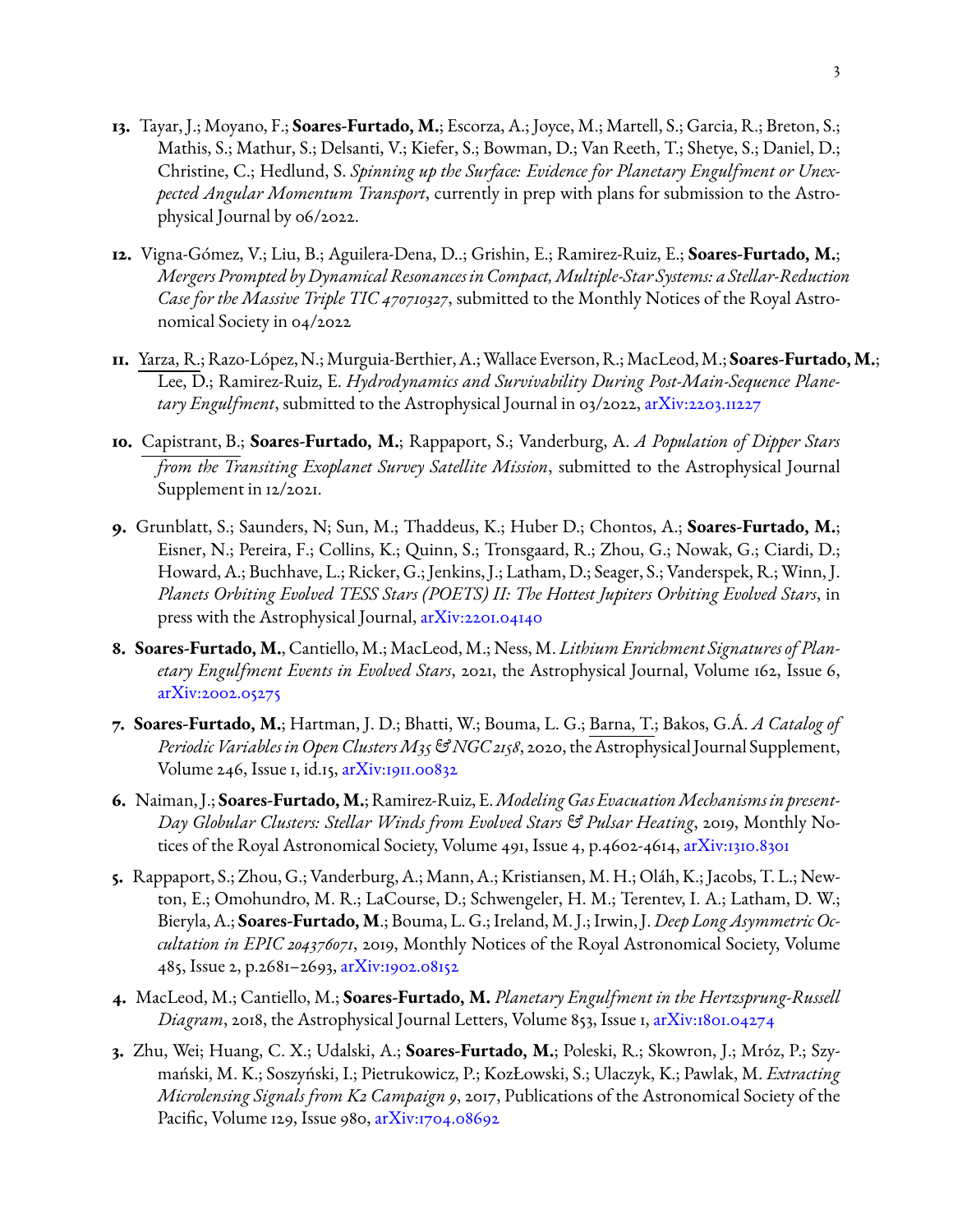- **2. Soares-Furtado, M.**; Hartman, J. D.; Bakos, G.Á.; Huang, C. X.; Penev, K.; Bhatti, W. *Image Subtraction Reduction of Open Clusters M35 & NGC 2158 in the K2 Campaign 0 Super Stamps*, 2017, Publications of the Astronomical Society of the Pacific, Volume 129, Issue 974, [arXiv:1703.00030](https://arxiv.org/abs/1703.00030)
- **1.** Aliu, E.; Archambault, S.; Arlen, T.; Aune, T.; Beilicke, M.; Benbow, W.; Bird, R.; Bouvier, A.; Buckley, J. H.; Bugaev, V.; Cesarini, A.; Ciupik, L.; Connolly, M. P.; Cui, W.; Dumm, J.; Errando, M.; Falcone, A.; Federici, S.; Feng, Q.; Finley, J. P. Fortin, P.; Fortson, L.; Furniss, A.; Galante, N.; Gérard, L.; Gillanders, G. H.; Griffin, S.; Grube, J.; Gyuk, G.; Hanna, D.; Holder, J.; Hughes, G.; Humensky, T. B.; Kaaret, P.; Kertzman, M.; Khassen, Y.; Kieda, D.; Krawczynski, H.; Krennrich, F.; Lang, M. J.; Madhavan, A. S.; Maier, G.; Majumdar, P.; McArthur, S.; McCann, A.; Moriarty, P.; Mukherjee, R.; Nieto, D.; O'Faoláin de Bhróithe, A.; Ong, R. A.; Orr, M.; Otte, A. N.; Park, N.; Perkins, J. S.; Pohl, M.; Popkow, A.; Prokoph, H.; Quinn, J.; Ragan, K.; Reyes, L. C.; Reynolds, P. T.; Richards, G. T.; Roache, E.; Saxon, D. B.; Sembroski, G. H.; Skole, C.; Smith, A. W.; **Soares-Furtado, M.**; Staszak, D.; Telezhinsky, I.; Tešić, G.; Theiling, M.; Varlotta, A.; Vassiliev, V. V.; Vincent, S.; Wakely, S. P.; Weekes, T. C.; Weinstein, A.; Welsing, R.; Williams, D. A.; Zitzer, B.; VERITAS Collaboration; Böttcher, M.; Fumagalli, M.; Jadhav, J. *Long Term Observa*tions of B21215+30 with VERITAS, 2013, the Astrophysical Journal, Volume 779, Issue 2, [arXiv:1310.6498](https://arxiv.org/abs/1310.6498)

#### **Scientific Presentations**

| <b>Invited Oral Presentations</b>                                             |      |
|-------------------------------------------------------------------------------|------|
| Colloquium, MIT Kavli Institute for Astrophysics and Space Research           | 2022 |
| Colloquium, University of California, Los Angeles                             | 2022 |
| Colloquium, University of Illinois Urbana-Champaign                           | 2022 |
| Seminar, MIT Planetary Lunch Colloquium Series (PICS)                         | 2022 |
| Seminar, Penn State Center for Exoplanets and Habitable Worlds                | 2022 |
| Presentation, AAS YouTube Series: Video Chats with Journal Authors            | 2022 |
| Seminar, Probes of Transport in Stars-Kavli Institute for Theoretical Physics | 202I |
| Seminar, Michigan State University                                            | 202I |
| Colloquium, NASA Goddard Space Flight Center                                  | 202I |
| Presentation, NASA Hubble Fellowship Program Symposium                        | 202I |
| Seminar, Carnegie Earth and Planets Laboratory                                | 202I |
| Seminar, Division on Dynamical Astronomy of the AAS                           | 202I |
| Colloquium, Astrophysics Research Centre of the Queen's University Belfast    | 202I |
| Colloquium, UCSB Kavli Institute for Theoretical Physics                      | 202I |
| Seminar, UCLA-UCSC Joint Astrophysics Seminar Series                          | 202I |
| Seminar, CIERA Science Happy Hour                                             | 202I |
| Colloquium, University of Wisconsin-Madison                                   | 2020 |
| Seminar, American Museum of Natural History                                   | 2020 |
| Seminar, Carnegie Department of Terrestrial Magnetism                         | 2019 |
| Seminar, Harvard University Stars & Planets Seminar Series                    | 2019 |
| Seminar, Princeton University Envision Conference-Ethics & Space Policy       | 2019 |
| Colloquium, University of Wisconsin-Madison                                   | 2019 |
| Colloquium, Pomona College                                                    | 2019 |
| Colloquium, University of the Virgin Islands                                  | 2019 |
| Seminar, Harvard University Exoplanet Lunch Series                            | 2019 |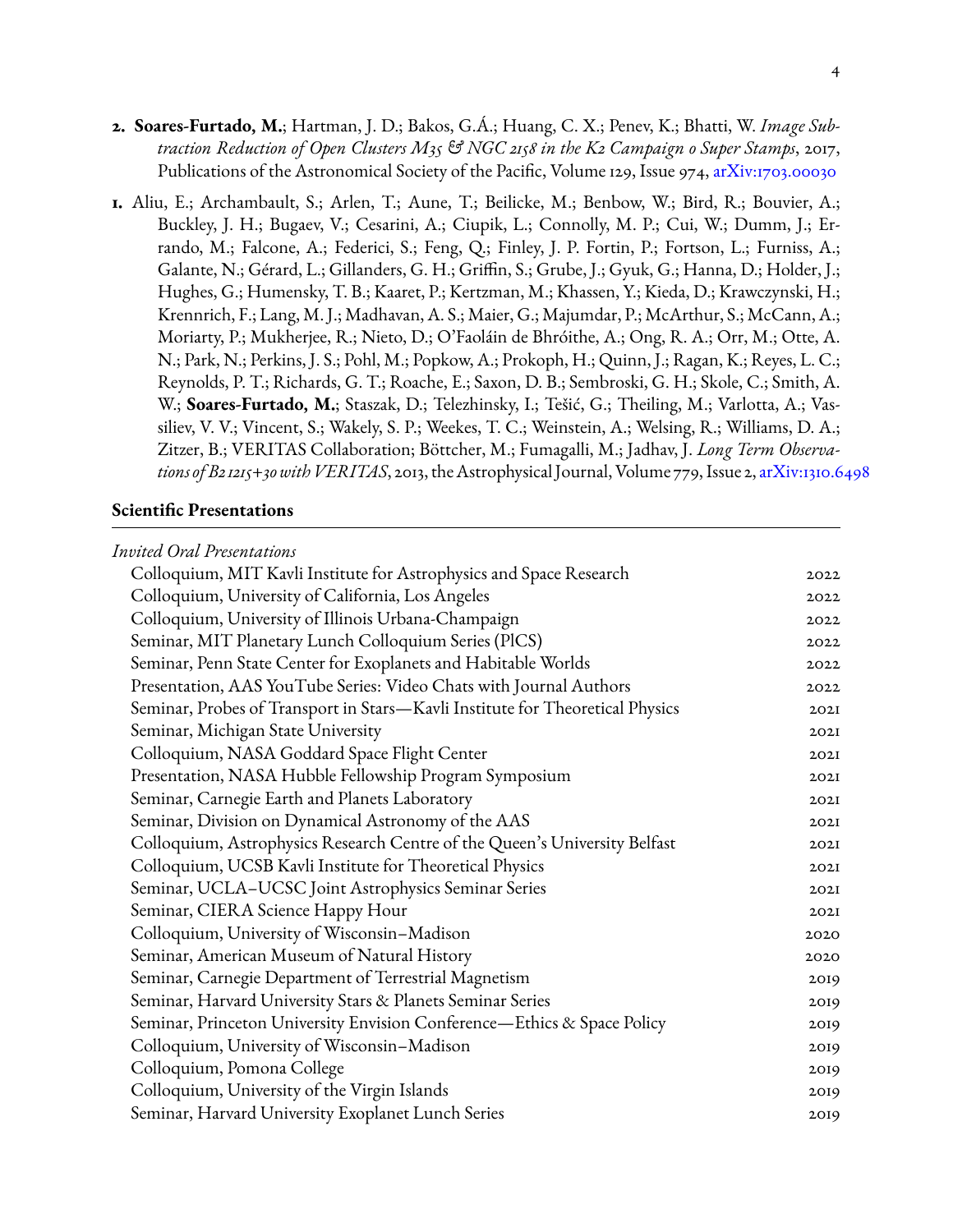| Presentation, NASA's Kepler & K2 SciCon V                        | 2019          |
|------------------------------------------------------------------|---------------|
| Seminar, Harvard University Institute for Theory and Computation | 2017          |
| Seminar, Harvard University Exoplanet Lunch Series               | 2016          |
| Seminar, UCSC Supercomputing Laboratory for Undergraduates       | 2015          |
| <b>Contributed Oral Presentations</b>                            |               |
| NASA Exoplanets in Our Backyard Workshop                         | 2020          |
| University of California Santa Cruz Planetary Lunch Series       | 2019          |
| NASA Goddard Extrasolar Planets Seminar                          | 2019          |
| University of Michigan Star and Planet Formation Series          | 2019          |
| Princeton University Thunch Series                               | 2019          |
| Emerging Researchers in Exoplanet Science IV                     | 2018          |
| Dwarf Stars & Clusters with K2 Conference                        | 2018          |
| Princeton University Seminar (8 talks)                           | $2014 - 2018$ |
| Princeton University Research Day                                | 2017          |
| Emerging Researchers National Conference in STEM                 | 2012          |
| Annual Western Conference for Undergraduate Women in Physics     | 2012          |
| Society for Advancement of Chicanos & Native Americans           | 20II          |
| <b>VERITAS Collaboration Meeting</b>                             | 2OII          |
| West Coast Conference for Undergraduate Women in Physics         | 2010          |
| University of California-Santa Cruz Astronomy Seminar            | 2010          |
| West Coast Conference for Undergraduate Women in Physics (UCSC)  | 2009          |
| <b>Selected Posters</b>                                          |               |
| NASA's Kepler & K2 SciCon V                                      | 2019          |
| Emerging Researchers in Exoplanet Science III                    | 2017          |
| 223rd AAS Conference                                             | 2014          |
| Annual Meeting of the California-Nevada Section of the APS       | 2OII          |
| University of California-Santa Cruz Science Symposium            | 20II          |

## **Observational Experience**

◦ WIYN 3.5-M telescope at Kitt Peak National Observatory (4 nights)

◦ ANU 2.3-m telescope at Siding Spring Observatory (15 nights)

◦ Magellan Telescopes (Walter Baade 6.5-m) at Las Campanas Observatory (2 nights)

◦ VERITAS at Whipple Observatory (12 nights)

## **Advising Experience**

## *Graduate Students*

**Mary Anne Limbach** (Texas A&M): September 2021–present. MSF is co-advising graduate student Limbach with Professor Andrew Vanderburg. Research focus is an infrared time domain survey of the Orion Nebula Cluster (ONC) using the Nancy Grace Roman Space Telescope. This survey would provide the first census population of exosatellites. Moreover, the young age of the ONC offers key insights into the formation process at early stages (1-3 Myr).

Annual Undergraduate Research Symposium (3 posters) 2009–2011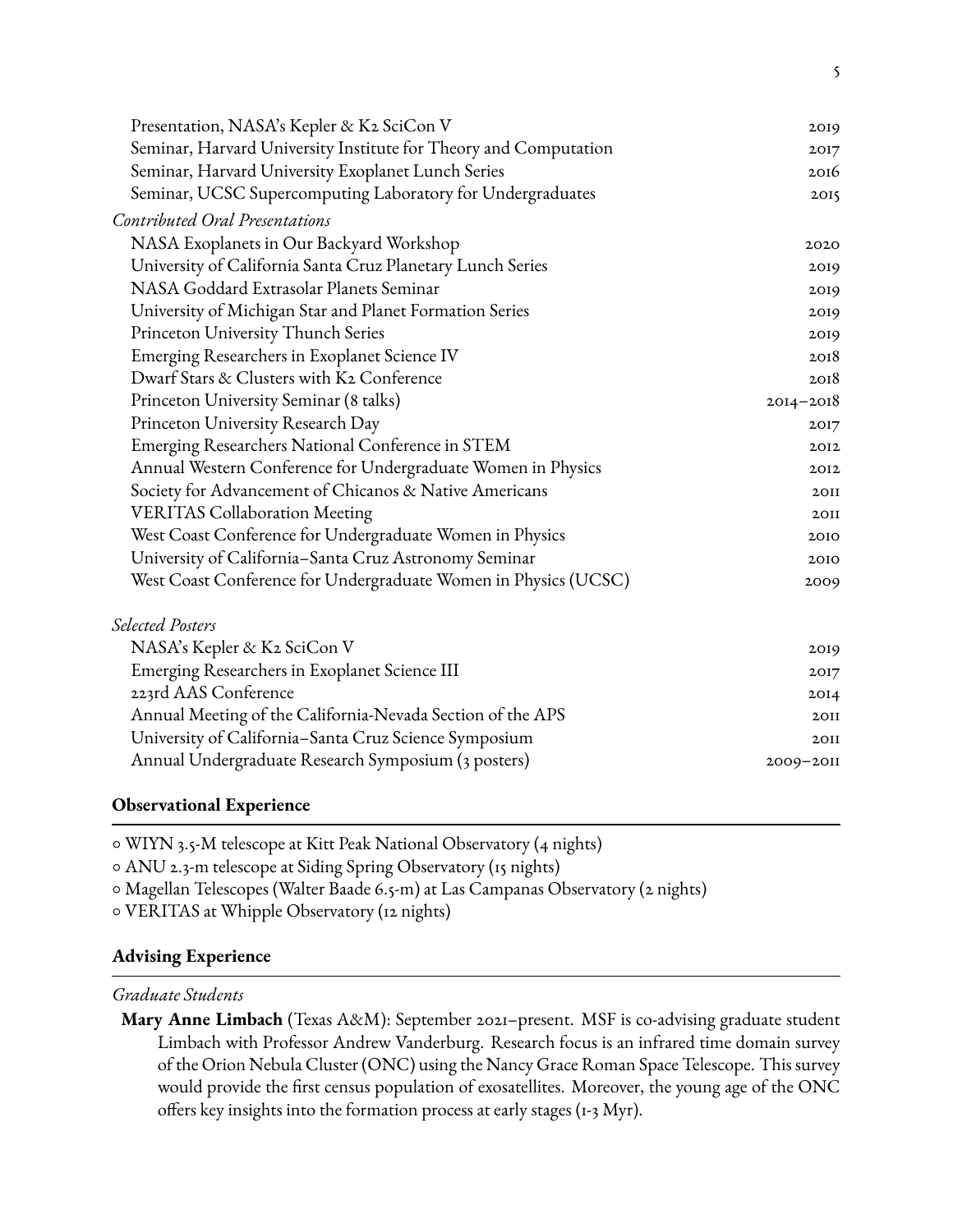- **Ricardo Yarza** (University of California, Santa Cruz): September 2021–present. MSF is co-advising graduate student Yarza with Professor Enrico Ramirez-Ruiz. Research focus is the stellar envelope ejection, as induced by planetary engulfment events. Yarza recently submitted a publication on this work to ApJ.
- **Rachel McClure** (UW-Madison): 2020–2022. MSF co-advised McClure with Prof. Robert Mathieu. Research focus is the photometric search for variables in the NGC 6791 open cluster. McClure performed an in-depth cluster membership analysis and produced high-precision light curves. She presented an AAS poster on this work and is co-author of a publication that is currently in prep.

# *Undergraduate & Postbaccalaureate Students*

- **Lily Robinthal** (UW-Madison): June 2022–present. MSF is co-advising Robinthal with Professor Robert Benjamin on a research project analyzing nearby dusty regions in the Milky Way with 3 dimensional Gaia data.
- **Alyssa Jankowski** (UW-Madison): May 2022–present. MSF is advising Jankowski on her first research project, which entails investigating a young multi-planet system in the Ursa Major Moving Group.
- **Benjamin Capistrant**(UW-Madison): June 2021–present. MSF co-advised Capistrant with Prof. Andrew Vanderburg. Research focuses on the characterization of semi-periodic dipper stars observed in the TESS dataset. Capistrant led a first-authored publication on this work that was submitted to ApJ in December 2021. We are currently working on a second research project, investigating a multi-planet system in a young co-moving group.
- **Evan Bauer** (UW-Madison): May 2021–present. MSF is co-advising Bauer with Prof. Robert Mathieu and graduate student Evan Linck. Research focuses on the characterization and deblending of variables in open clusters, incorporating radial velocity data to distinguish eclipsing binary sources among blended groups when possible. Bauer will be a co-author on an upcoming catalog publication for the NGC 6791 system.
- **Rianna Kuenzi** (UW-Madison): January 2021–present. MSF co-advised Kuenzi with Prof. Robert Mathieu and graduate student Rachel McClure. MSF served as the primary advisor for Kuenzi's Lamat REU internship (2021). Research focused on the characterization and deblending of variables in the NGC 6819 open cluster. Kuenzi will be a co-author on the upcoming catalog publication for this system. Kuenzi has presented a scientic poster and oral presentation showcasing her contributions.
- **Tyler Barna** (Rutgers University): 2018–2019. MSF was the primary advisor for this project. Research focused on the characterization and deblending of periodic variables in the M35 open cluster, as well as performing systematic corrections to K2 light curves. Barna was a co-author on the catalog publication for this system and presented a poster at the NASA Kepler & K2 SciCon V. Barna is now an astronomy graduate student at the University of Minnesota.
- **Jose Lopez** (University of California, Santa Cruz): 2014–2015. MSF co-advised Lopez with Prof. Enrico Ramirez-Ruiz. A computational science major (now working in industry), Lopez focused on data visualization of a 3D hydrodynamical simulation generated by MSF. Lopez employed volume rendering techniques (ray tracing) with the YT data visualization platform. The results from this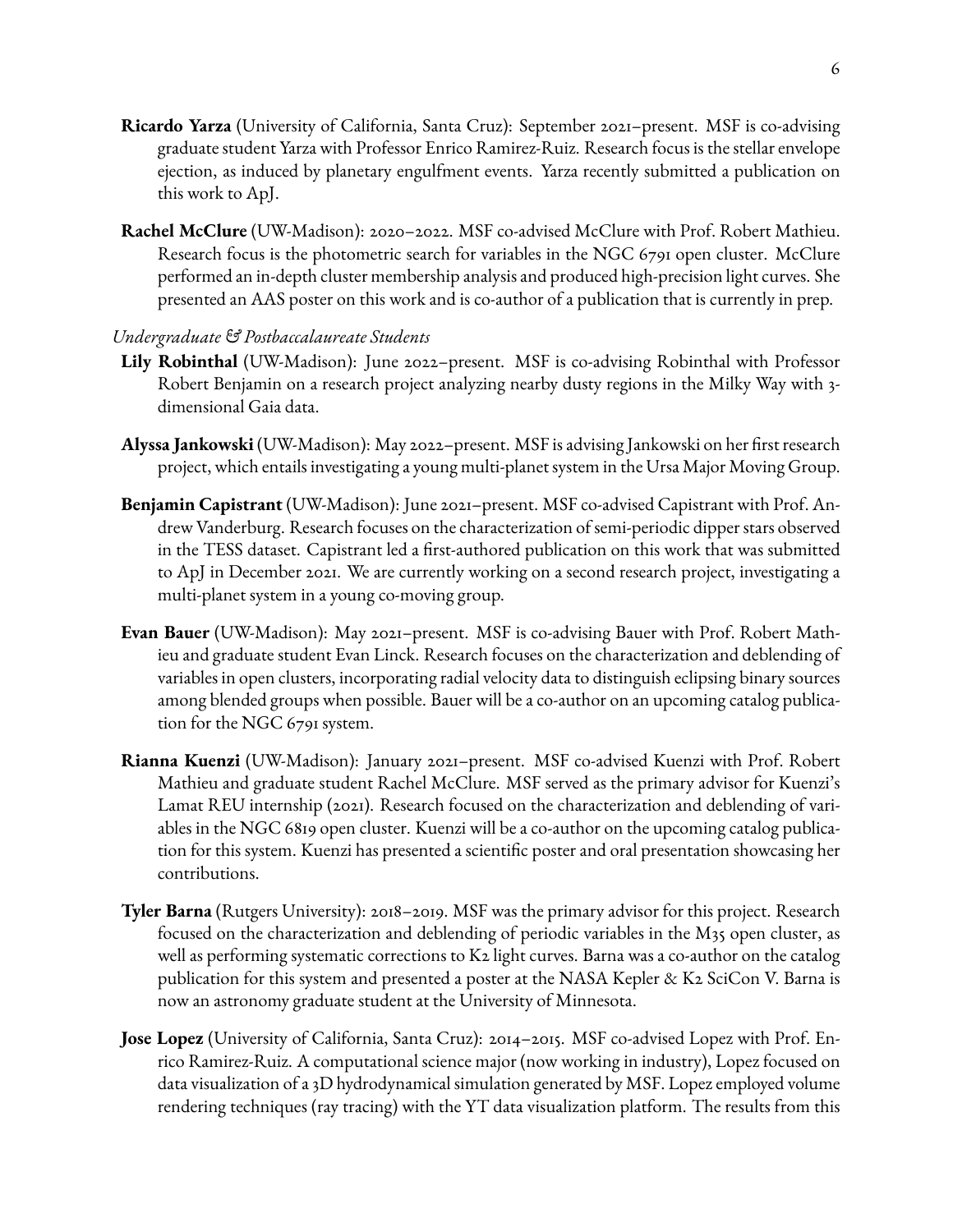analysis are part of the Art & Science gallery at Princeton University. A framed print is on display at the DARK Cosmology Centre in Denmark.

#### *High School Students*

**Atirath Dhara** (West Windsor-Plainsboro High School): 2017–2019. MSF was the primary advisor for this project. Research focused on the characterization and deblending of periodic variables in the M35 open cluster, as well as a literature search of prior investigations to compare results. Dhara presented a scientific poster on his work at the NASA Kepler & K2 SciCon V. He is now an undergraduate Regents Scholar at UC Santa Cruz majoring in astronomy.

#### **Classroom Experience**

| Instructor, Lamat REU Program (NSF #1852393)                                        | 202I          |
|-------------------------------------------------------------------------------------|---------------|
| Astrobites Undergraduate Journal Club - six-week summer seminar                     |               |
| Guest Instructor, Pomona College                                                    | 2019          |
| Stellar Structure & Evolution (ASTR 123) — two weeks of instruction + final project |               |
| Assistant Instructor, Princeton University                                          | 2015          |
| The Universe $(AST 205)$                                                            |               |
| Head Instructor, Mount Madonna School                                               | $20I2 - 20I3$ |
| AP Physics, AP Calculus, & Python Programming                                       |               |
| Physics Section Leader & Lecturer, UCSC Academic Excellence Program                 | $2009 - 2011$ |
| Introduction to Waves & Optics, Introduction to Elementary Mechanics, &             |               |
| Introduction to Electricity & Magnetism                                             |               |

#### **Professional Service Experience**

| Referee for the scientific journal Nature                                               | 202I         |
|-----------------------------------------------------------------------------------------|--------------|
| Co-organizer & host of the TESS (TSC2) Splinter Session "Ultra Short Period Planets"    | 202I         |
| Division for Dynamical Astronomy Session Chair, "How Gaia Reveals the Galaxy's Secrets" | 202I         |
| Member of the TESS Follow-Up Working Group                                              | 202I         |
| Produced and publicly released high-level photometric science products.                 | 2017-present |
| Collection of 4,000 light curves (soon 30,000) from highly-crowded open cluster fields. |              |
| Image subtraction pipeline provides unprecedented high-precision photometry.            |              |
| Committee Member, Lamat Research Internship Admissions Committee                        | 2014         |

#### **Department Service Experience**

| Graduate Admissions Committee Member                     | 2021-present  |
|----------------------------------------------------------|---------------|
| <b>LAMAT REU Admissions Committee Member</b>             | 202I          |
| Co-organizer, UW-Madison Monday Science Seminar          | 2020-present  |
| Founder, UW-Madison Astronomy Tool Exchange              | $2020 - 2022$ |
| Graduate Applicant Recruiter, SACNAS & NSBP Conferences  | $2020 - 202I$ |
| Presenter, Princeton Advisory Council                    | 2020          |
| Founder, Princeton University Astrophysics Writing Group | 2018          |
| Session Chair, Princeton Research Day                    | 2017          |
| Co-organizer, Princeton Thunch Speaker Series            | 2015          |
|                                                          |               |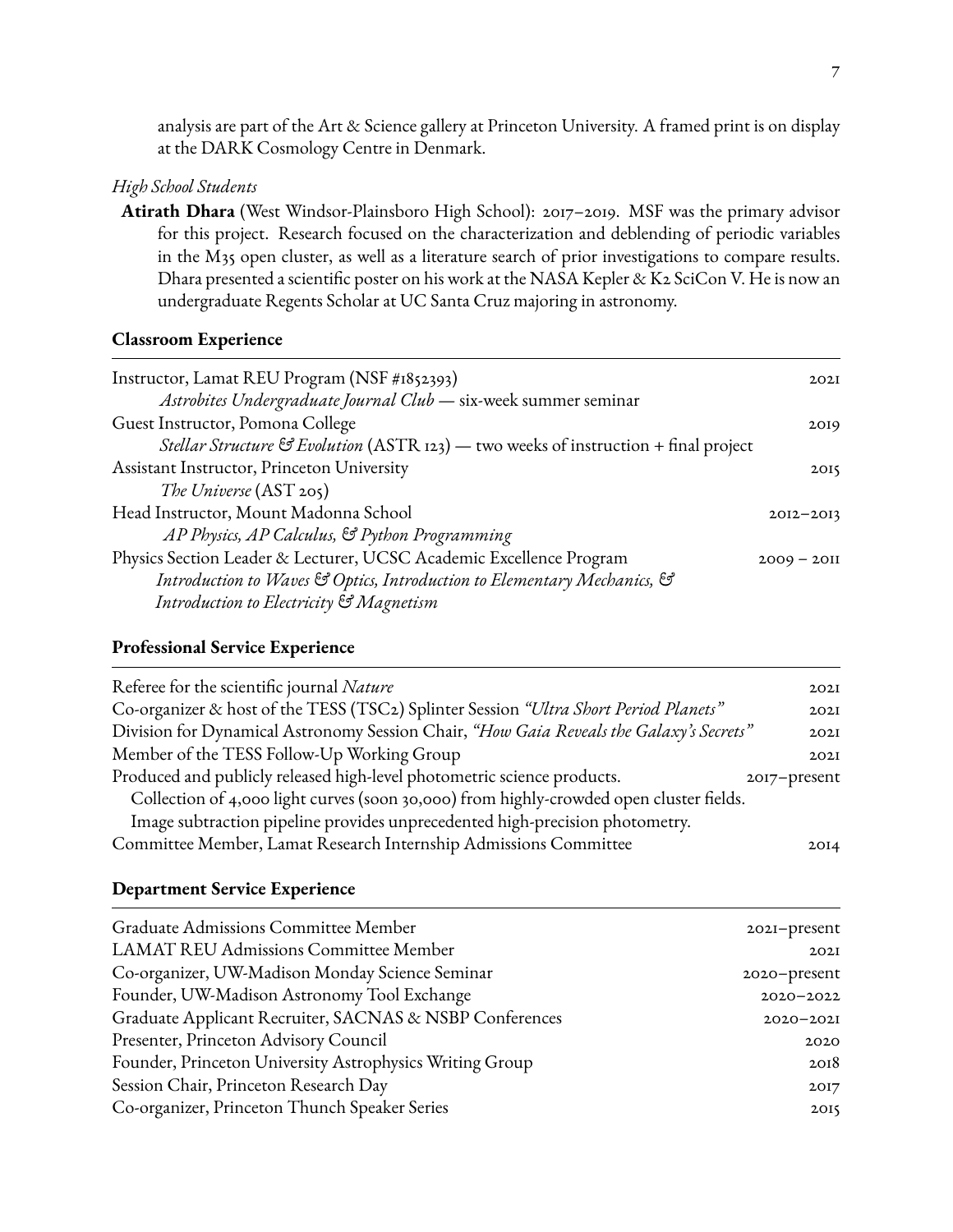| Founder, Graduate Astrophysics Technical Seminar      | 2014 |
|-------------------------------------------------------|------|
| Founder, UCSC Undergraduate Astrophysics Journal Club | 2OII |

# **Outreach Service Experience**

| Invited Service                                                                             |               |
|---------------------------------------------------------------------------------------------|---------------|
| Invited Speaker, Madison Astronomical Society                                               | 2022          |
| Panelist for the Committee on the Status of Women in Astronomy                              | 202I          |
| Invited Speaker, European Astronomical Society Annual Meeting                               | 202I          |
| "The Value of Building Social Support Networks for Mothers in Astronomy"                    |               |
| Invited Speaker, NSF NoirLab DEI Seminar                                                    | 202I          |
| "The Astrono-Mom Conversation Series: Lessons Learned in Year One"                          |               |
| Invited Speaker, AeroSTEM Academy and Gavilan College                                       | 202I          |
| "So You Want to be an Astronomer?"                                                          |               |
| Invited Speaker, Gavilan College                                                            | 2020          |
| "Essential Skills for Higher Education"                                                     |               |
| Invited Speaker, Lamat REU Mentor Speaker Series                                            | 2020          |
| Invited Speaker, Astronomy on Tap Philadelphia                                              | 2019          |
| Invited Speaker, The National Society of Black Physicists, University of the Virgin Islands | 2019          |
| Invited Speaker, Amateur Astronomers Inc.                                                   | 2019          |
| Invited Keynote Speaker & Co-organizer, National Chemistry Week                             | 2018          |
| "Life Beyond Earth" (932 attendees)                                                         |               |
| Invited Keynote Speaker, Gavilan Community College Graduation                               | 2014          |
| Invited Speaker, Minority Access to Research Careers                                        | 2014          |
| Contributed Service                                                                         |               |
| SETI Institute's NASA Community College Network Committee Member                            | 2022          |
| Organizer & Speaker, Solar System Annual Science Workshop, Lincoln Elementary School        | 2022          |
| Speaker, The TEMPO Survey, University of North Carolina Greensboro                          | 2022          |
| *Event was intended to help students build familiarity with giving scientific talks         |               |
| NASA Hubble Fellowship Program SOC Symposium Committee Member                               | 202I          |
| Panelist for the NASA Hubble Fellowship Program Application Workshop                        | 202I          |
| Founder and organizer, The Astrono-Mom Conversation Series                                  | 2020-present  |
| *Membership includes twenty astronomers across six countries                                |               |
| Organizer & Mentor, Mastering the Graduate School Application Process                       | 2018-present  |
| *As of 2022, I have mentored 50 URM graduate school applicants                              |               |
| To support 2022 grad school applicants, I created a Discord server with 150 members         |               |
| Co-founder & Co-organizer, Astronomy on Tap Trenton chapter                                 | 2019-2020     |
| Performer, Astrophysics Through Dance: From Stellar Death to Chemical Rebirth               | 2019          |
| *Performance earned the Graduate Student Impact Award                                       |               |
| Co-organizer, Princeton Public Observing Night                                              | 2018          |
| Organizer, Littlebrook Elementary Solar System Annual Science Workshop                      | $2015 - 2018$ |
| Co-organizer, Young Women's Conference in STEM                                              | 2017          |
| Coordinator/Speaker, Boy Scouts of America Astronomy Outreach                               | 2015          |
| Speaker, UCSC STEM Transfer Day                                                             | 2014          |